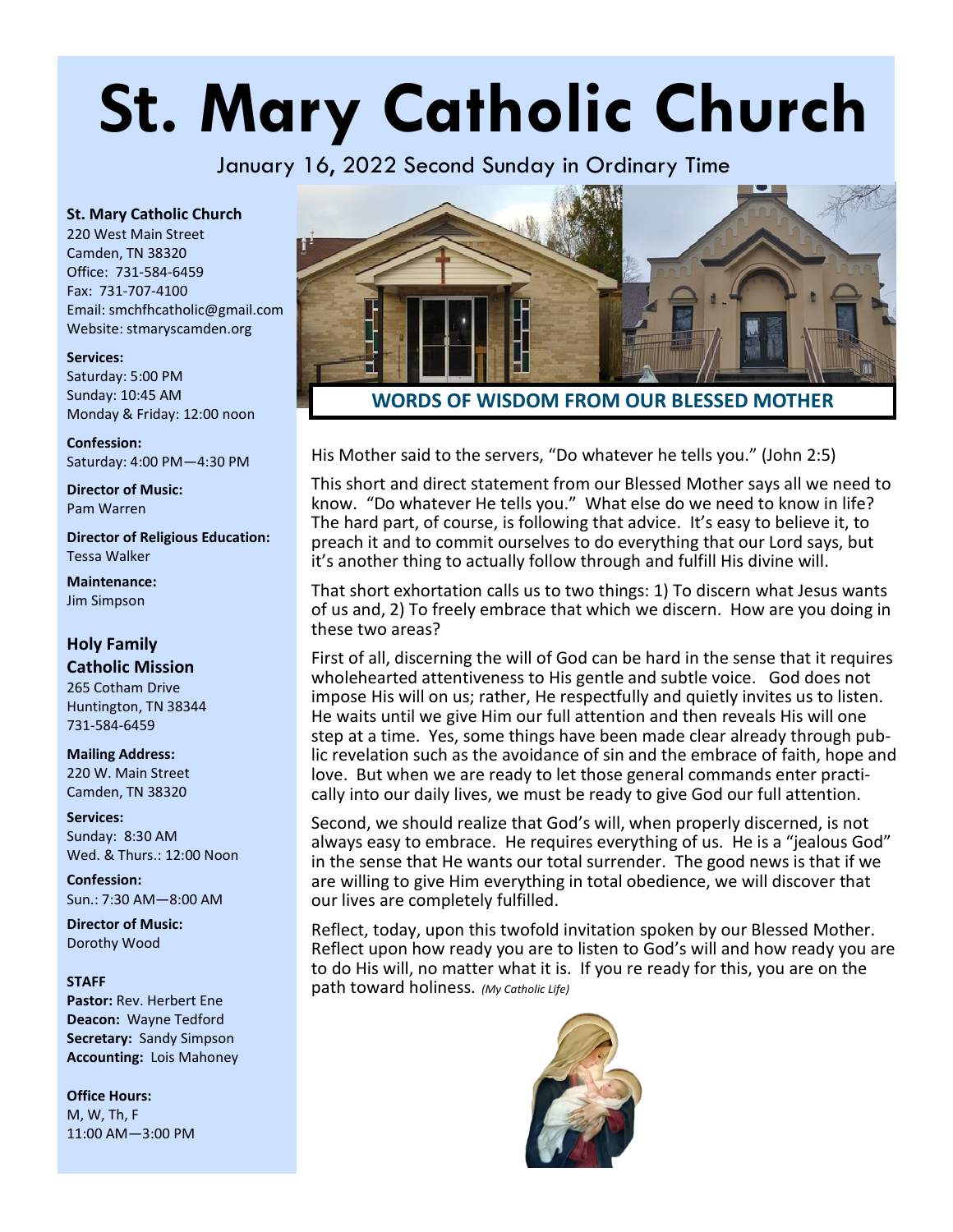### **Sincere Sympathy**

 Our deepest condolences go out to the family and friends of Mrs. Maria Hurmiz. Mrs. Hurmiz was a member of Holy Family Church in Huntingdon. and passed away on January 9.

 May she be held forever in God's loving embrace.

# **TAX STATEMENTS**

Your 2021 Tax Statement can be found in back of Holy Family and St. Mary respectively on the Sundays of January 16 and 23. Your family name is on the sealed envelope. All envelopes that have not been taken on or before the 23rd will be mailed to your home address on January 25.

# **The Marian Movement of Priests Invites You to the Next Marian Cenacle**

| Date:    | Saturday, February 5        |  |  |
|----------|-----------------------------|--|--|
| Time:    | 11 AM to 2 PM               |  |  |
| Where:   | Cathedral of the Immaculate |  |  |
|          | Conception                  |  |  |
| Address: | 1695 Central, Memphis, TN   |  |  |

Theme: We all enter into the ark of Our Lady's Immaculate Heart for grace and protection in these most difficult times. Our Blessed Mother will help and protect us.

There will be a rosary in the form of a cenacle, procession of our Lady of Fatima and mass of the Immaculate Mary, consecration of babies in the womb, small children, youth , adults and priests.

### **DID YOU KNOW THAT......**

There are over 1.2 Billion Catholics Worldwide (17.7% of the global population), distributed as follows: America 49%, Europe 20.9%, Asia 10.9%, Africa 16.4%, Oceanie 0.8%.?

# **KNIGHTS CORNER**



 The Knights have postponed their Bunco Party for Saturday, January 15. It has been rescheduled for Saturday, January 29. A meal will be served at 6 PM before Bunco. It will consist of Baked Ziti, Salad, Bread and Dessert. Donations will be accepted but are not expected.

 The Knights will conduct their next meeting on Wednesday, January 19 at St. Mary in Camden beginning at 6 PM.

# **Vocations**

"There are a variety of gifts, but the same Spirit." Is the Holy Spirit leading you to share your gifts as a priest?

# **DATES TO REMEMBER : January, 2022**

| January 19, Knights of Columbus<br>(St. Mary) | $6:00 \text{ PM}$ |
|-----------------------------------------------|-------------------|
| January 21, Holy Family Crafters              | $9:30$ AM         |
| January 29, KC Bunco Party<br>(St. Mary)      | $6:00$ PM         |

**\*\*\*If you have an activity or meeting scheduled at Holy Family or St. Mary, please let the office know so that it can be put in the bulletin.**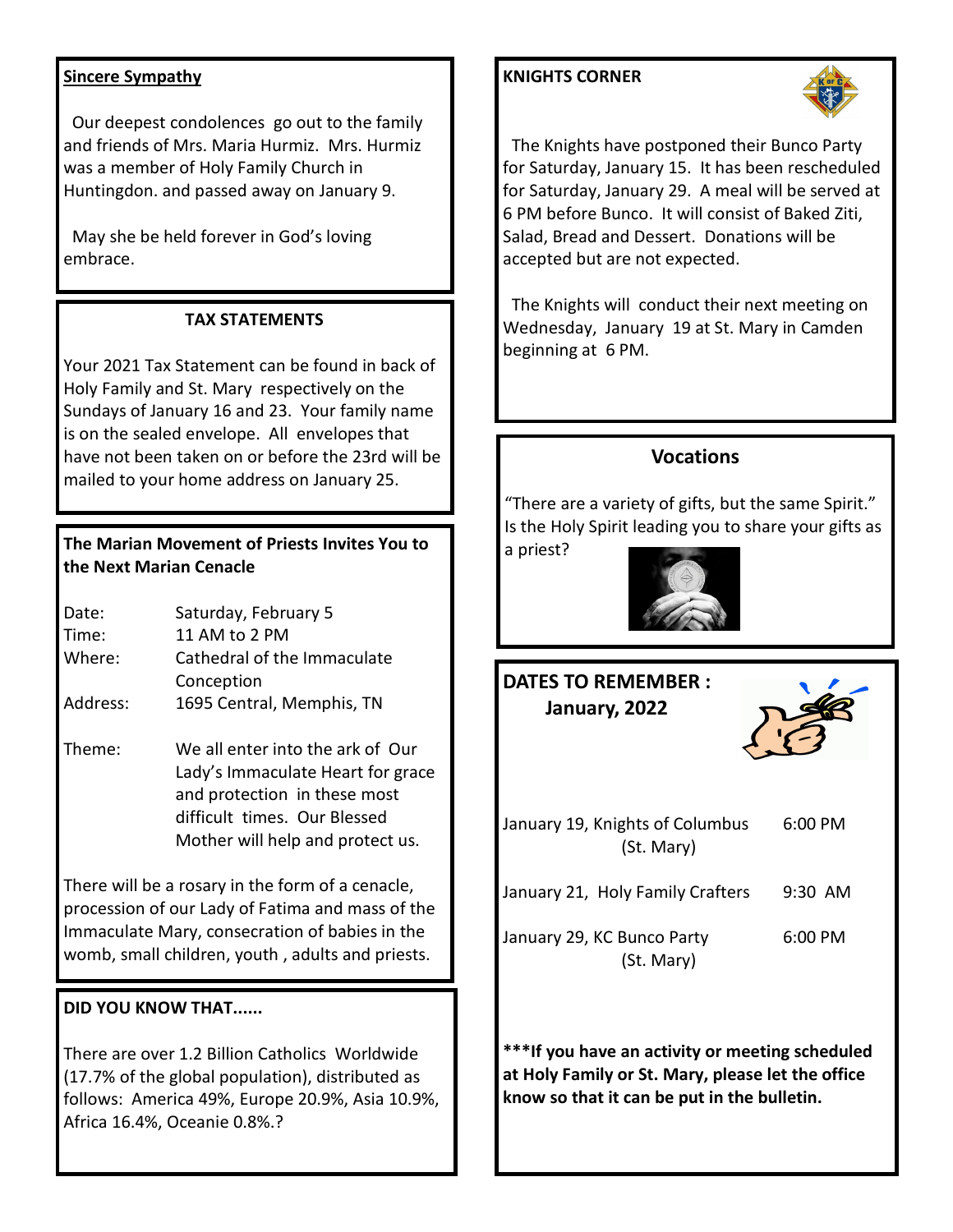#### **VOYAGE Retreat**

VOYAGE is designed to allow young Catholic Christians (7th and 8th graders) to develop a better understanding of themselves through their gifts and talents and increase self-esteem, selfworth, and self-confidence. Furthermore, VOYAGE tries to foster in each young person their gifts and talents and encourage them to set sail and put these gifts and talents to work for God and His holy people. VOYAGE is unique and is to be experienced only once!

The VOYAGE Retreat weekend will be held at St. Benedict at Auburndale on January 28-30, 2022.

Spaces fill up quickly and are processed on a firstcome, first-served basis. For details and registration, go to the Catholic Diocese website and register online at https:\\cdom.org\online registrations. If you have any questions, please call Rebecca Talarico, Youth Coordinator at 901- 373-1253 or Sharon Kowalke, Administrative Assistant at 901-373-1234.

 Deacon Wayne Tedford will be celebrating weekly prayer services while Father Herbert is visiting his family. The schedule is:



Monday, Friday St. Mary 12:00 PM Wednesday, Thursday Holy Family 12:00 PM

\*You will receive notification if Deacon Wayne is unable to attend.

#### **Quote of the Week:**

"Never be afraid of loving the Blessed Virgin too much. You can never love her more than Jesus did."

St. Maximilian Kolbe

# **Procedure for Reporting SexualAbuse**

Anyone who has knowledge of or who has cause to suspect an incident of sexual abuse should report the information to the appropriate civil authorities first at1-877-237-0004, then to the Diocesan Director Child & Youth Protection at 901-359-2027 or the Diocesan Victim Assistance Coordinator at 901-652-4066.



#### **WEEKLY OFFERTORY Week Ending**  1/09/2022

**St. Mary**—Enrollment 73 Regular Offering \$2251.40 Families Contributing 18

**Holy Family — Enrollment 45** Regular Offering \$640.00 Families Contributing 11

#### **ONE COLLECTION**

1/23/2022 General Offering

**Ministry Schedule** for January 23, 2022

**St. Mary Catholic Church** *Lectors* Saturday: Pat Baloga Sunday: Tricia Smothers Eucharistic Minister Pat Baloga(Sat.) Deacon (Sun.) *Counters* Tricia Smothers and Jim Simpson **Holy Family Catholic Church** *Lector* Sunday: Anna Mills Gift Bearers Luisa Bautista and Josselyn *Counters* Dennis Blackwell and Wayne Tedford